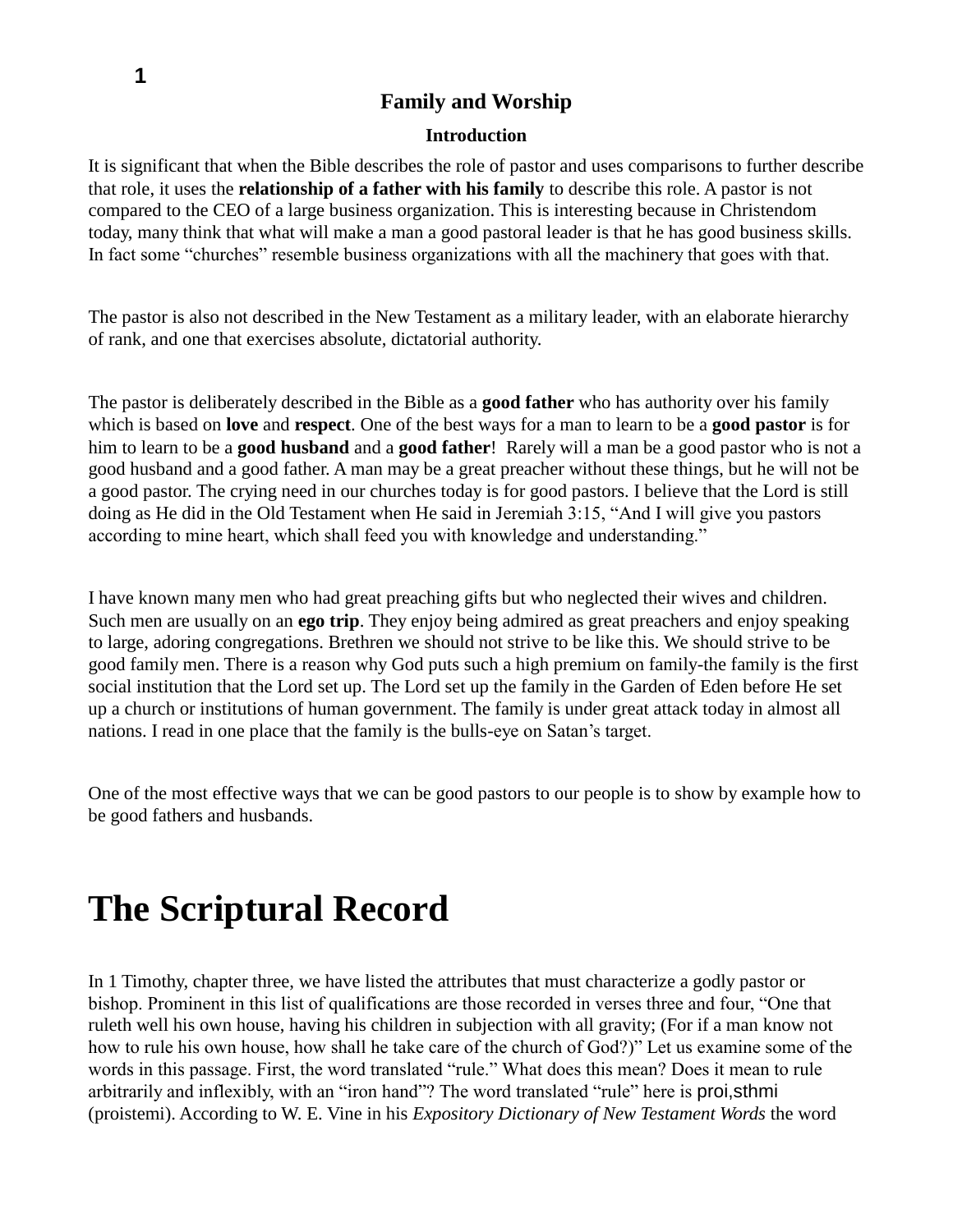### **2**

means, "to stand before, hence, to lead, attend to (indicating care and diligence)." The good father and the good pastor is a good leader. He cares for those he is leading. They follow him because they respect him and they know he cares for them. He is the man described in 1 Peter 5:3, "Neither as being lords over God's heritage, but being ensamples to the flock."

This passage in 1 Timothy says that he must have his children "in subjection." This word has a variety of similar meanings. Some of them are "to subject one's self, obey," "to submit to one's control," "to yield to one's admonition or advice." It is obvious here that the father/pastor must have control of his children. As it says in Titus 1:6, "If any be blameless, the husband of one wife, having faithful children not accused of riot or unruly." Speaking of Abraham the Lord said in Genesis 18:19, "For I know him, that he will command his children and his household after him, and they shall keep the way of the LORD, to do justice and judgment; that the LORD may bring upon Abraham that which he hath spoken of him." It is obvious that Abraham exercised authority in his household. But it was the authority of love and respect. There are two extremes to which we can go in our relationships with our children and with our congregations. On the one hand we can be too lax. We can refuse to exercise our responsibility of leadership, and just let people do what they want to do. The other extreme is to exercise harsh and arbitrary authority. We must not yield to either of these extremes, but must be **strong**, but **loving**  leaders. God will hold us responsible for instructing our children and our congregations to live according to the Scriptures. Let us pray that He will help us to walk so close to Him that we can maintain the proper balance.

The passage in Timothy says that this father will have to exercise this authority "with all gravity." The word translated here is semno,thj (semnotes). It is a very interesting word. It "denotes venerableness, dignity." It is "the characteristic of a thing or person which entitles to reverence and respect, dignity, majesty, sanctity." Obviously the father/pastor must be a man who so behaves himself that he inspires respect. I do not believe that this means that he cannot laugh or be pleasant to be around. However, he must not behave foolishly or without dignity. He must be essentially a very serious-minded man. My father-in-the-ministry, Elder Hassell Wallis, is such a man. I always wanted to please him and obey him. I wanted to do this because I loved and respected him. I knew that he was interested in me and always had my best interests at heart. My own father-in-the-flesh was this sort of man. My dad was a very pleasant man, who had a good sense of humor. He laughed often and enjoyed life to the fullest. But he was also a very honorable man who took his responsibilities very seriously. We children loved him with great affection, but we also greatly respected him, his life style, and what he stood for. We, as fathers and pastors, must strive to be these kinds of men.

We must have no weaknesses, character qualities, or habits of speech or behavior that would cause those we lead to lose respect for us.

We are not perfect and we will make mistakes. We must learn how to acknowledge those mistakes and to ask for forgiveness when we have done wrong. Many men have the idea that it is a sign of weakness to admit wrong and to apologize. The opposite, however, is true. Those we are over and those we serve will respect us all the more when we acknowledge our weaknesses. Thankfully, both my wife and children respect me and treat me with honor. They do this knowing that I am prone to mistakes but that I am usually quick to acknowledge it when I am wrong.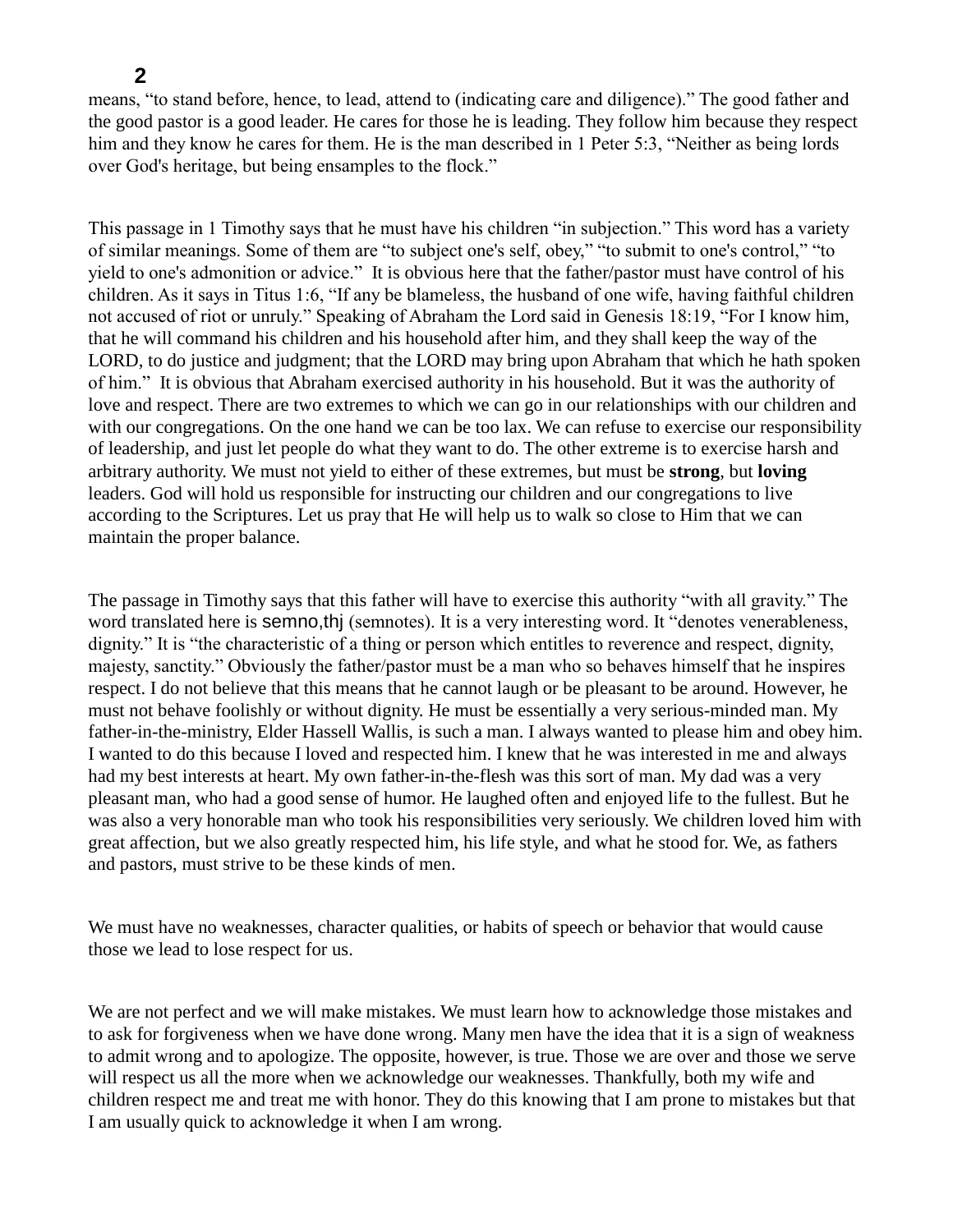Usually a pastor who has a happy home will have a happy church.

Another Scripture that shows the family-type relations that should characterize church members is 1 Timothy 5:1, 2, "Rebuke not an elder, but intreat him as a father; and the younger men as brethren; The elder women as mothers; the younger as sisters, with all purity." Here it is plain that we should treat each older man in our congregations with the same respect we would treat our own father. We should treat each young man as if he were our own brother. We should treat each older woman with the same respect we would render to our own mother. We should treat each younger woman in the church as we would our own sister. And we should be especially careful to behave with absolute purity in our dealings with younger women.

#### Treatment of Our Wives

One area in which pastors should be very careful is in the way they treat their wives. Some men do not treat their wives appropriately and blame it on the culture in which they live. Some cultures are harsher in their treatment of women than others. However, the Holy Word of God transcends all cultures! Those who believe the Bible **must** treat their women as God dictates in His word. The Christian pastor must be a **great example** to the ungodly world about him as to the proper treatment of women. The Bible leaves no doubt about the attitude husbands should have toward their wives. The Lord Jesus Christ tells us in Ephesians 5:25, "Husbands, love your wives, even as Christ also loved the church, and gave himself for it…" We must treat our dear wives like the Lord Jesus treats us. He is patient, kind, tender, and compassionate with us. He is vitally interested in our welfare. He takes time to communicate with us. He is always ready to hear of our fears and misgivings. His ear is always open to our cries. He is never too busy to talk to us. He knows us very well. Sometimes we men are ignorant of some of the emotional needs of our own wives. This is inexcusable and is a violation of God's Word. He has told us in 1 Peter 3:7, "Likewise, ye husbands, **dwell with them according to knowledge,** giving honour unto the wife, as unto the weaker vessel, and as being heirs together of the grace of life; that your prayers be not hindered."

One besetting sin of men seems to be harshness toward their wives. We can become very impatient when our wives displease us and be very hurting in our remarks to them. I say that this must be a very common sin of husbands because Paul addressed it specifically in Colossians 3:19, "Husbands, love your wives, and be not bitter against them." The word translated "bitter" is pikrai,nw (pikraino). It comes from a root that means "to cut, to prick." It means to "to embitter exasperate." We should not behave in such a manner that our wives are exasperated at us. In fact, **our wives should always feel safe and comfortable in our presence**. They should not dread to see us come home. One of the most beautiful passages of Scripture is found in Ruth 1:9, where Naomi wished for her daughters-in-law that, "The LORD grant you that **ye may find rest**, each of you in the house of her husband…" The Hebrew word translated "rest" is used 21 times in the Old Testament and is variously translated "rest, resting place, comfortable, ease, quiet, still." We preachers ought to consider it our sacred duty before God to have the happiest wives in the world. After all we must remember that according to Ephesians 5 the relationship between husband and wife is to reflect the relationship between Christ and His church.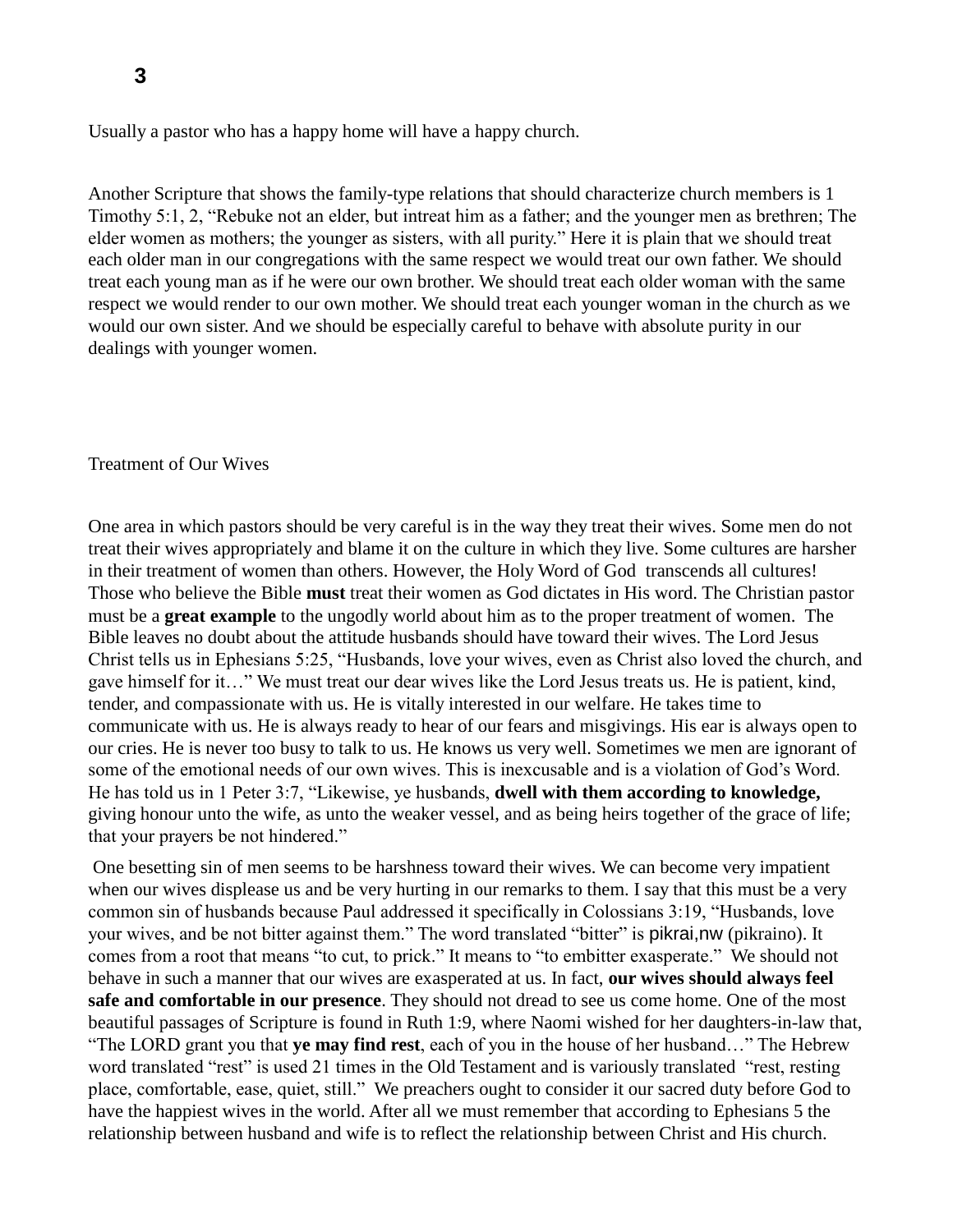## **Treatment of Our Children**

We have already alluded to this but more must be said. What kind of attitude are we to have toward our children? How are we to behave toward them? It is true that we are over them and must insist that they obey us and live proper lives before us. But we must do this in such a way that we encourage them and set the proper example before them. They must **absolutely know** that we love them and are willing to sacrifice our lives, if necessary, for their sakes. We read in Ephesians 6:4, "And, ye fathers, provoke not your children to wrath: but bring them up in the nurture and admonition of the Lord." The parallel passage is Colossians 3:21, "Fathers, provoke not your children to anger, lest they be discouraged." The word translated "discouraged" is from a Greek word which means, "to be disheartened, dispirited, broken in spirit." When training a child we need to control his will, but we must not break his spirit. A father is a masculine symbol of authority but there is plenty of room for compassion and tenderness here also. Paul made this plain in 1 Thessalonians 2:11, "As ye know how we **exhorted** and **comforted** and **charged** every one of you, as a father doth his children…" The basic meaning of "exhort" is "to encourage, strengthen." The word translated "comfort" here means "to speak to, address one, whether by way of admonition and incentive, or to calm and console." The basic meaning of the word translated "charged" is "to testify or bear witness." Here, the father is no doubt sharing with his children experiences from his own life. He is telling of successes, admitting failures, and testifying as to the great faithfulness of the Lord to him. All this implies that the father spends **much**, **quality**, time with his children.

A father who prayerfully deals in such a way with his children will usually be blessed to have obedient children who love and respect him. For a pastor, children like these will be a great asset to his ministry.

## **Family Worship**

It is imperative that we worship God in our homes. Congregational worship is indispensable. Nothing, including the home, will take the place of the church. But home worship is also a necessity. Blessed indeed is the father who will take the time and effort to instruct his children in the things of the Lord on a daily basis. This home worship was emphasized already in Old Testament times. Speaking of the things of the Lord it was said in Deut. 6: 7, 8, "And thou shalt teach them diligently unto thy children, and shalt talk of them when thou sittest in thine house, and when thou walkest by the way, and when thou liest down, and when thou risest up. And thou shalt bind them for a sign upon thine hand, and they shall be as frontlets between thine eyes." This home worship is part of what was under consideration in Ephesians 6:4, "And, ye fathers provoke not your children to wrath: but bring them up in the nurture and admonition of the Lord." This is a daily task.

Many fathers, strangely even pastors, either dread family worship or feel inadequate for it. Others don't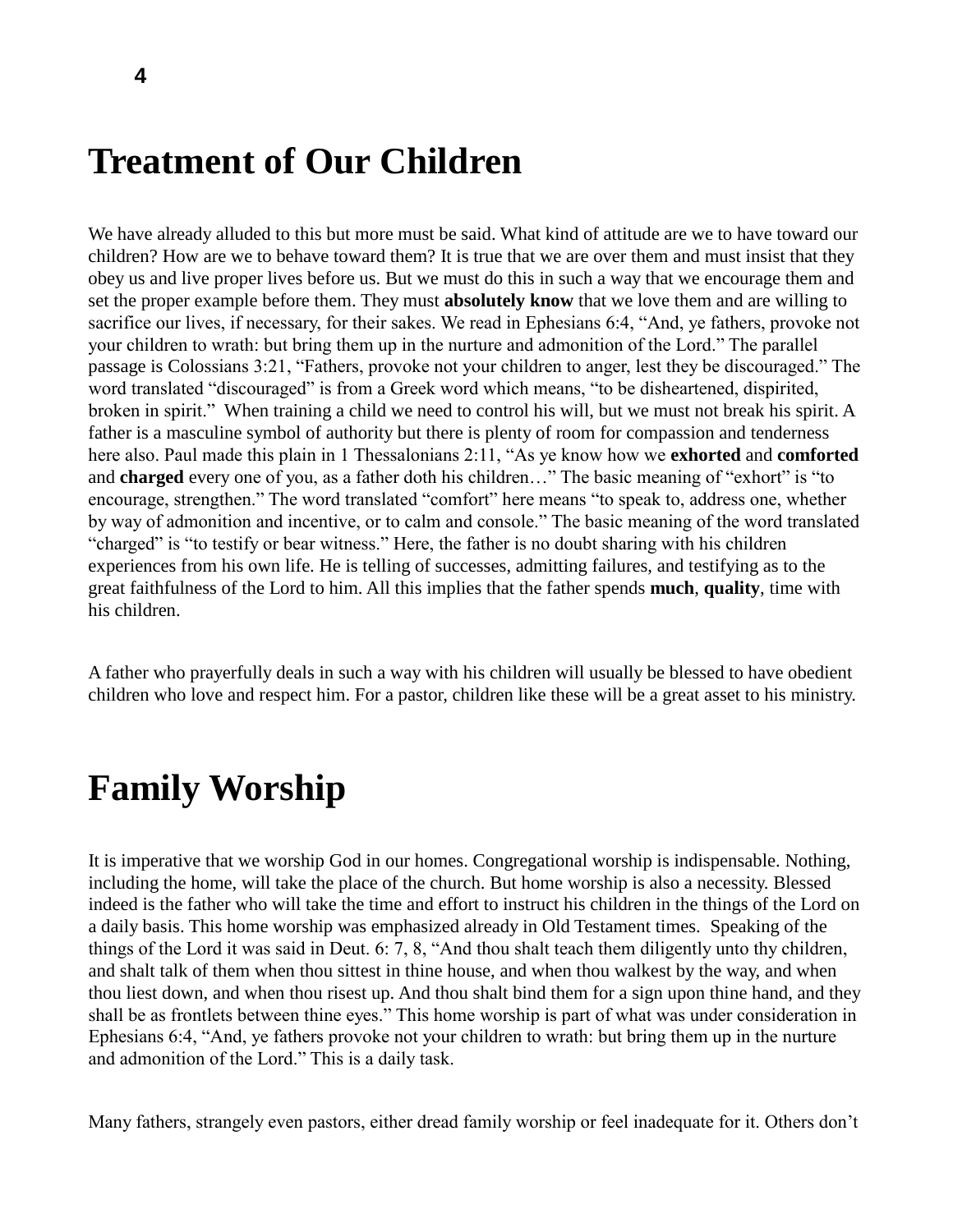### **5**

see the vital importance of it and deem it be a nuisance. We need to develop an enthusiasm for this activity and to plan for it. Satan knows how important this is and he will try to hinder in any way he can. Sometimes, especially when family worship is not properly done, the children, and maybe even the wife, begin to dread it.

We should strive to make family worship as pleasant as possible. Families should spend a little time each day in praising God together in song. It is good to sometimes let the children choose some of the songs. It will be interesting for the family to learn some new songs together. Part of the family worship should be prayer. Family members should tell what some of their needs are. We should pray diligently for our church members and others who are in need of prayer. The father does not have to do all the leading in prayer. He can often let another family member lead. A good spiritual project would be for the family to memorize some portion of Scripture together. At the beginning of each worship session they can check to how the memory work is coming along. Entire chapters of the Bible may be memorized. Perhaps there is a distinct problem in the family that needs to be addressed in the memory work. For example, let us suppose that the family has been bothered by heated arguments among some of the family members. A very helpful Scripture to memorize would be Proverbs 15:1, "A soft answer turneth away wrath: but grievous words stir up anger." Maybe there has been a problem with unforgiveness. A very appropriate passage to memorize in this case would be Ephesians 4:32, "And be ye kind one to another, tenderhearted, forgiving one another, even as God for Christ's sake hath forgiven you."

No family devotional is complete without some reading of the Word of God and some teaching and exhortation from it. The devotional will go a lot better if the father has put some thought and prayer into it. Sometimes it might be good to just read books of the Bible together as a family. A chapter or so at each session might be enough. There can be infinite variety as we have 66 books of the inspired word of God to choose from!

The dad should take into consideration the ages of his children as he conducts the family worship. A longer time of family worship would be more appropriate for older children than for the very young. Some songs that would appeal to little children are good to maintain interest and teach Scriptural truths.

The family devotional, properly planned, prayed over, and carried out, should be among the most pleasant memories of children of godly homes. One of the best–known of Primitive Baptist ministers was Elder Sylvester Hassell, who lived from 1842-1928. His father was Elder C. B. Hassell. Sylvester, in commenting on the family worship times conducted by his father, said:

As far back as I can remember he was in the habit of assembling his family around the family altar every morning and evening to read a portion of Scripture, sing a hymn of praise, and to pour forth in the most humble and reverent manner his thanksgiving and supplications at the throne of grace. I can truly say that these were the most affecting, happy, and blessed seasons of my life. They are evergreen spots in memory's waste, forming the nearest approach to Heaven that I have ever realized on earth. He sang well, and taught his children to sing. On Sunday morning, after prayers, he took great delight in instructing his children in Scripture history and the plan of salvation, and continually, both by precept